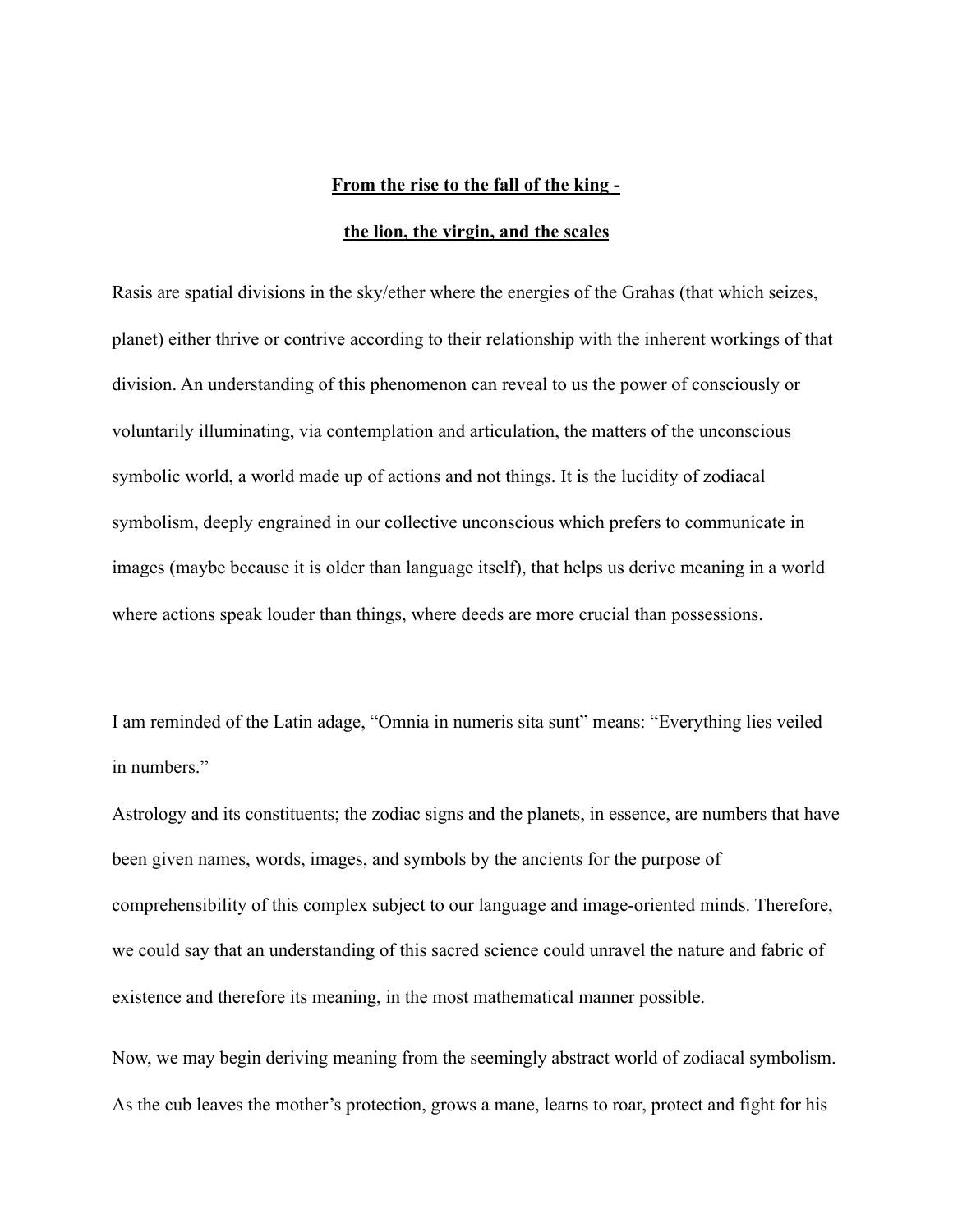land, he encounters the Self. The freshly arrived self-awareness about one's role in the pride brings a sense of power and along with it responsibility. To not just be, but also to become is what the Being is required to do in the magnificent sign of the Lion called the Leo, or Simha Rasi.

In the ancient times, initiation rituals were given fair amounts of importance and rightly so, they were symbolic of the beginning of a new phase of life. These rituals can be seen as a transition from the rhythmic, traditional, emotional Cancer to the courageous, heroic, proud Leo. The journey from rising above one's own emotional needs to become capable of serving everyone else's is a heroic one. The tribes-boy in ancient rituals and ceremonies was introduced to the ways of the tribesmen, and therefore, mark the culmination of boyhood and beginning of manhood. In Leo, the realization of one's role in the tribe of humanity gets illuminated, and we must say that such is the rule of honor. The movie "The Lion King" depicts this journey wonderfully, and if carefully observed and analyzed reveals too much about this Zodiac Sign.

Leo is where the roar of the heart resides. The need to have one's own solar system with a prince (Mercury), a wife and advisors (Venus), an army (Mars), a priest (Jupiter), workmen (Saturn), a kingdom, a legacy, and therefore, to be remembered after the inevitable dimming of the light of the glory days arrive.

All things five, the number, the house, the rasi, contain the energy of Leo and its ruler, the Sun, things such as inspiration, insight, intuition, instincts, intrinsic, intelligence, innate, inherent, all those Sattvic unconscious sources of divine intervention, governing the Sookshma (subtle)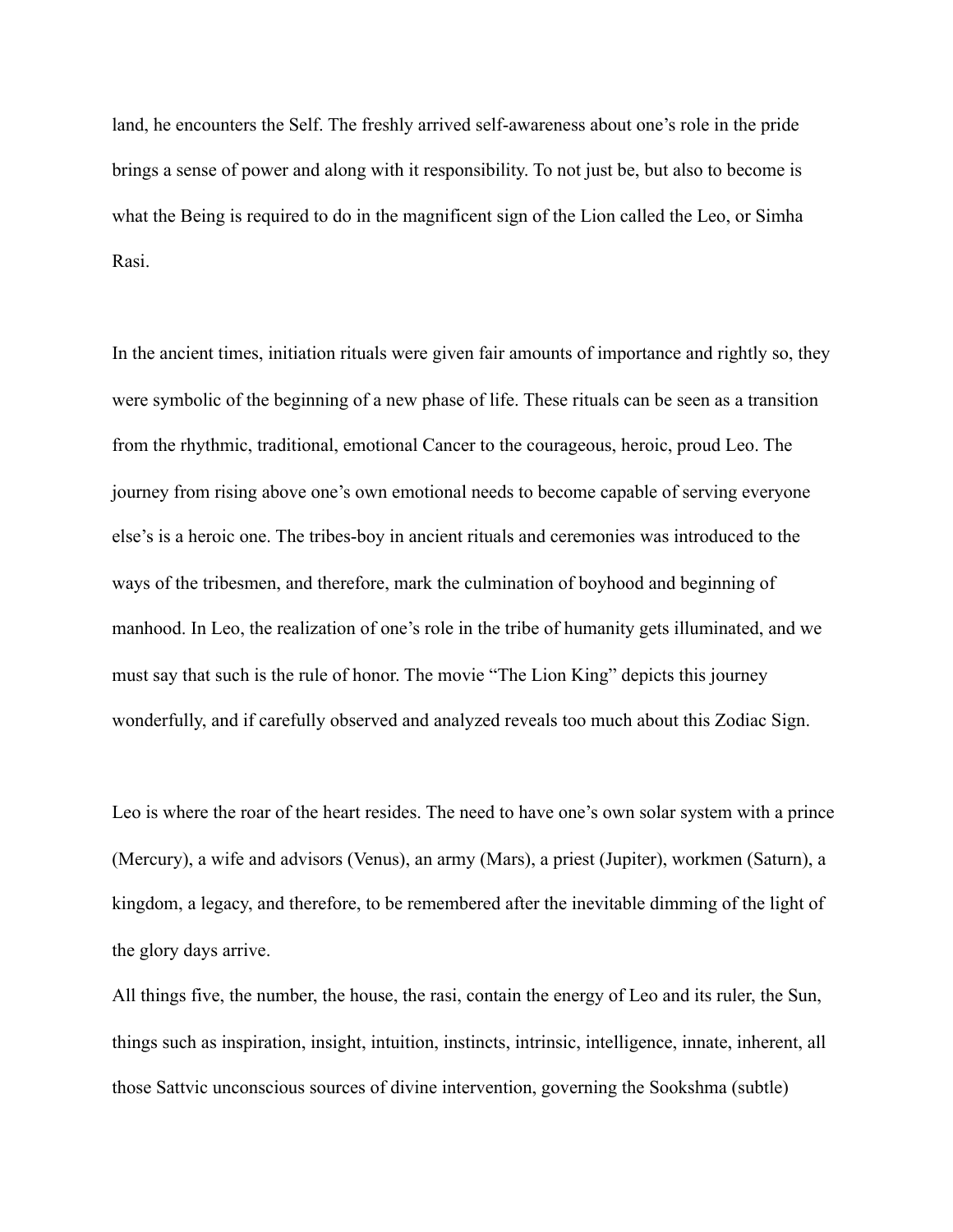aspects of the material world reside here. The number five is where the journey to create embarks, this can vary from something as gross as creating an offspring to something as subtle as the creation of ideas. The Pythagoreans called 5 as "hieros gamos", the marriage between heaven and earth, where the subtle meets the tangible, where through the five senses, the heavenly soul meets/encounters the earthly world.

The number 5 can either be formed by adding 1 and 4 or 2 and 3, which could mean that it is either one's physical strength (1) and emotional agility/security (4) or resourcefulness (2) and skill (3) that lead to a healthy self- expression, therefore, makes for a good confident leader, and consequently, a king.

The lion, like the Sun, when roaring/shining in all its glory (in a good dignity) is stable, consistent, reliable, generous, responsible, self-confident, intelligent, creative, fecund, providing, sustaining, glorious, expressive, graceful, illuminating, magnificent, life-giving, wholehearted, forest-dwelling, careful, watchful, foreseeing, courageous, hunter, potent, fighter, alpha, protector, massive, masculine, active, doing, forthcoming, brilliant, and genius.

Leo aims to bring forth that which needs to be addressed by the soul, thus fulfilling its duty of bringing spiritual evolution to the collective consciousness. In this manner, we could say that Sun (atma) is the microcosmic manifestation of the macrocosmic Purusha, regulating the Karmic laws and bringing order to the chaos of the mind by irradiating that which is instinctively buried by the proclivities of the manas (mind, moon) under the influence of Kaal (the Great Time ruling over the realms lorded by Maya).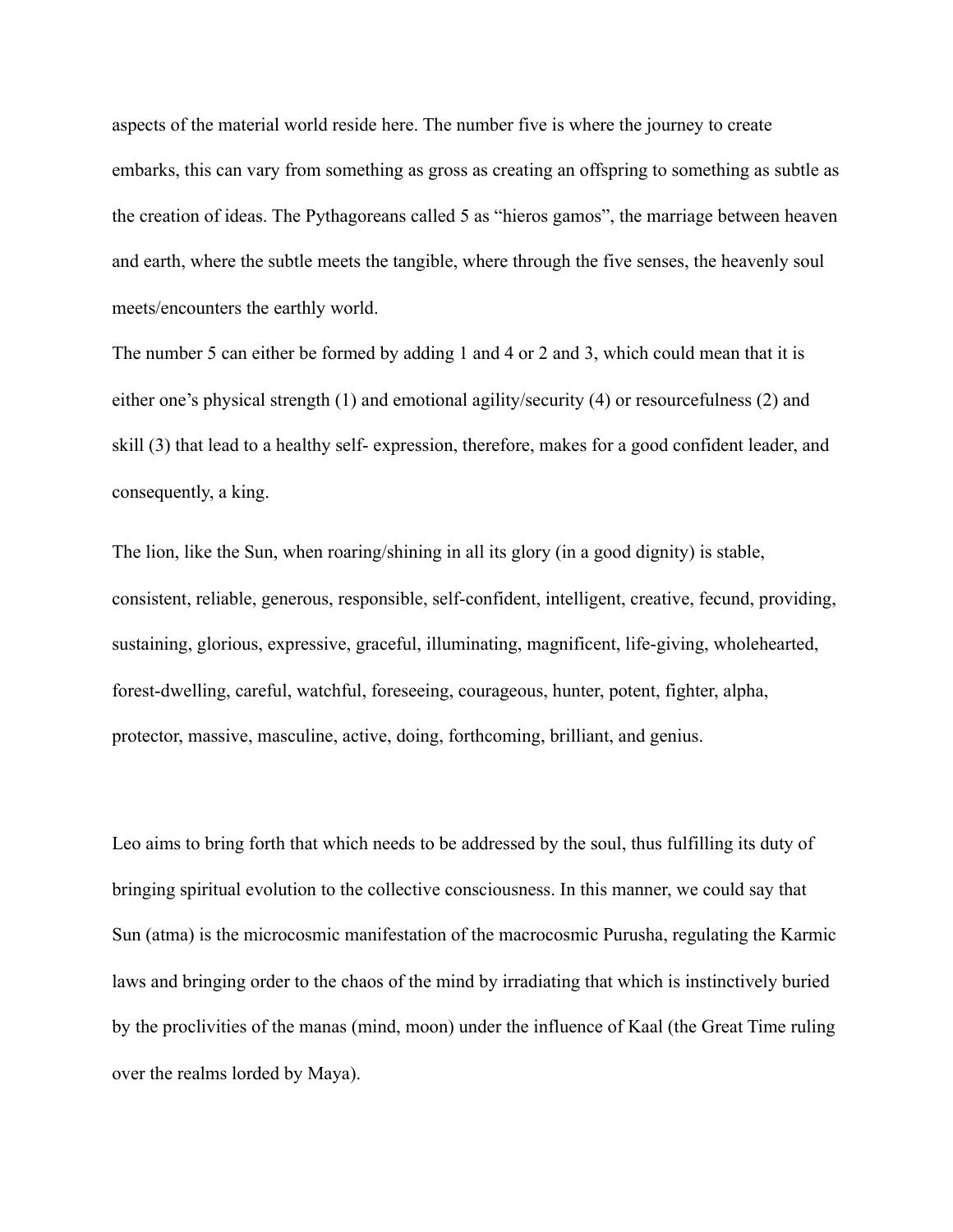In conclusion, Leo is the harbinger of light and life, and also, the knowledge of the spirit to the flesh-ridden souls of Earth.

Now, we proceed to the 6th Rasi of the zodiac which is known as the Virgin across many cultures that have studied the heavens throughout history.

In Sanskrit, Virgo is known as Kanya or Kumarika, which means an unmarried girl or maiden. The king requires an unmarried girl or maiden to have progeny. The innocent maiden is wedded to the polygamous king who can then ensure the conception and safety of the kingdom's next heir. It is important to note that she is not the Queen but only a maiden or a mid-wife. She takes care of the king's day-to-day activities, stays in service of him, watchful of his needs, of the food he eats, takes care of his children, and ensures smooth functioning by overcoming mundane obstacles so that the king can take care of the greater responsibilities. She even keeps the queen company, ensuring that she stays safe and comforted.

Virgo, the Earth sign is also, and most importantly the grounding of the King in the mundane affairs. As Carl Jung stated that "beware of unearned wisdom". He was pointing at the ego entanglements that arise when one gets lost in a flood of knowledge while ignoring its applicability in the daily life. It is safe to state that a good king is the one who is as much in touch with the problems of his people as he is with the foreign affairs of the state. After all, what's a king without his people? In this manner, Virgo is the reason for the existence of the Vital king.

It is stated in Yavana Jataka, BPHS, and also in the encrypted sutras of Jaimini Upadeshas, that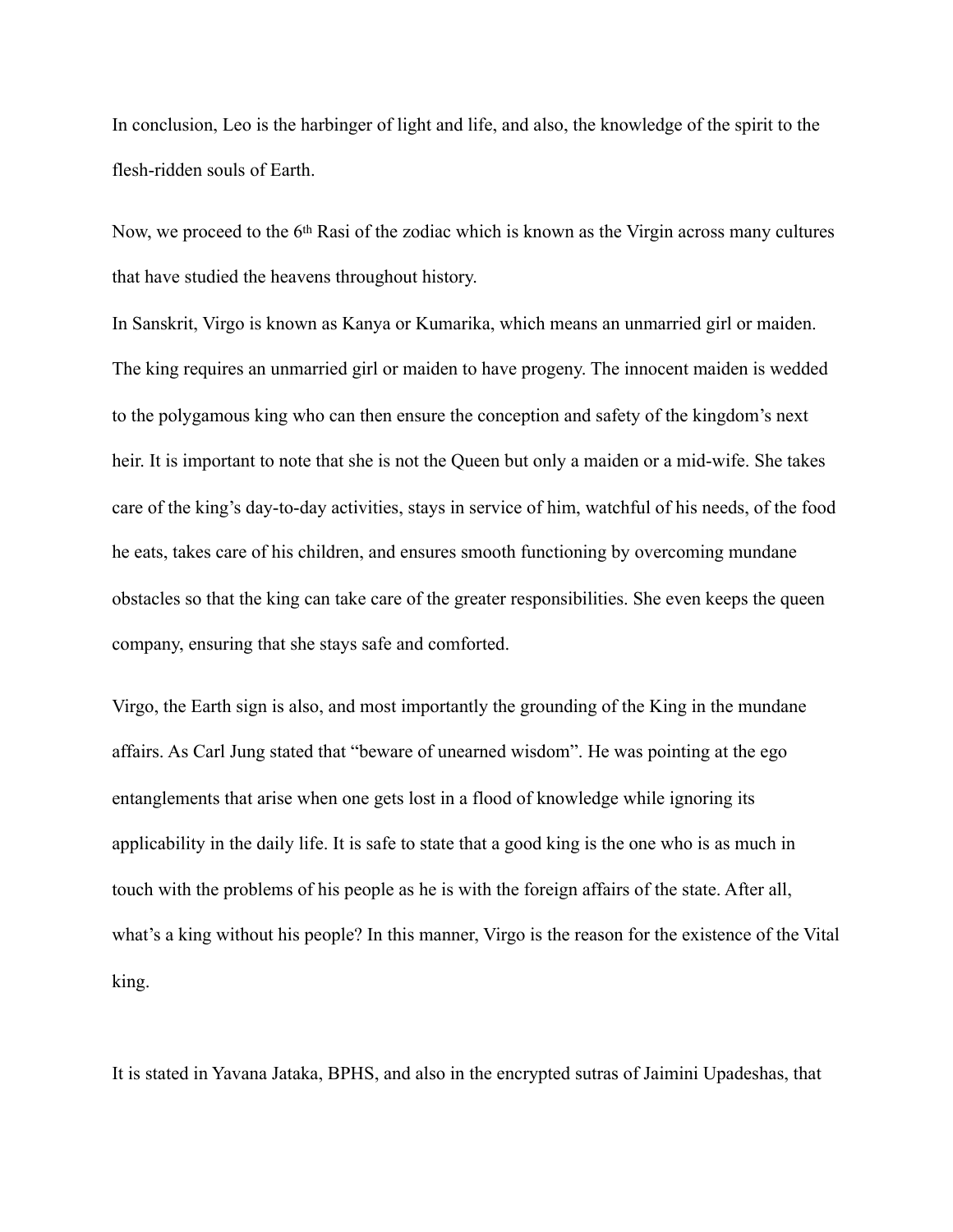Virgo is innocent and childlike in character. This is in accord with the nature of a maiden who is happy to be living in a palace, or a girl content to be living in the countryside/mountainside taking care of the farmland helping out her mother with the chores, knowing that she will one day be married and will raise a beautiful family just like her (If Virgo taken as ASC, her highest goal, 11th house, is cancer, symbolic of motherhood). She is innocent like a curious child who is not afraid to ask questions when it cannot make sense of something.

The number 6, the sixth house, the sixth rasi is associated with karmic debts. This is when the inertia (tamas) of actions (karmas) from the past lives (purvajanma) is still strong, the karmic winds sway the person into trajectories not governed by their freewill. The understanding of the complex universal laws is neither a need nor a concern. She desires a life of stability, where no suffering ensues, like a child, or a dreamy adolescent girl. The impermanent nature of existence is not obvious to this earth-ridden Virgin maiden, her ability to endure, adapt, and overcome keeps her going in the pursuit of happiness.

The Pythagoreans acknowledged Six to be the first perfect number. In mathematics, a perfect number is when all the number's divisors (excluding the number itself) are added, the sum equals the number itself.  $1+2+3=6$ . This reveals to us that all the qualities of the signs Aries, Taurus, and Gemini are prominent in Virgo. It is innocent and adventurous like Aries, resourceful and grounded like Taurus, and problem-solving and fun-loving like Gemini (Jaimini says, Virgo is like Gemini).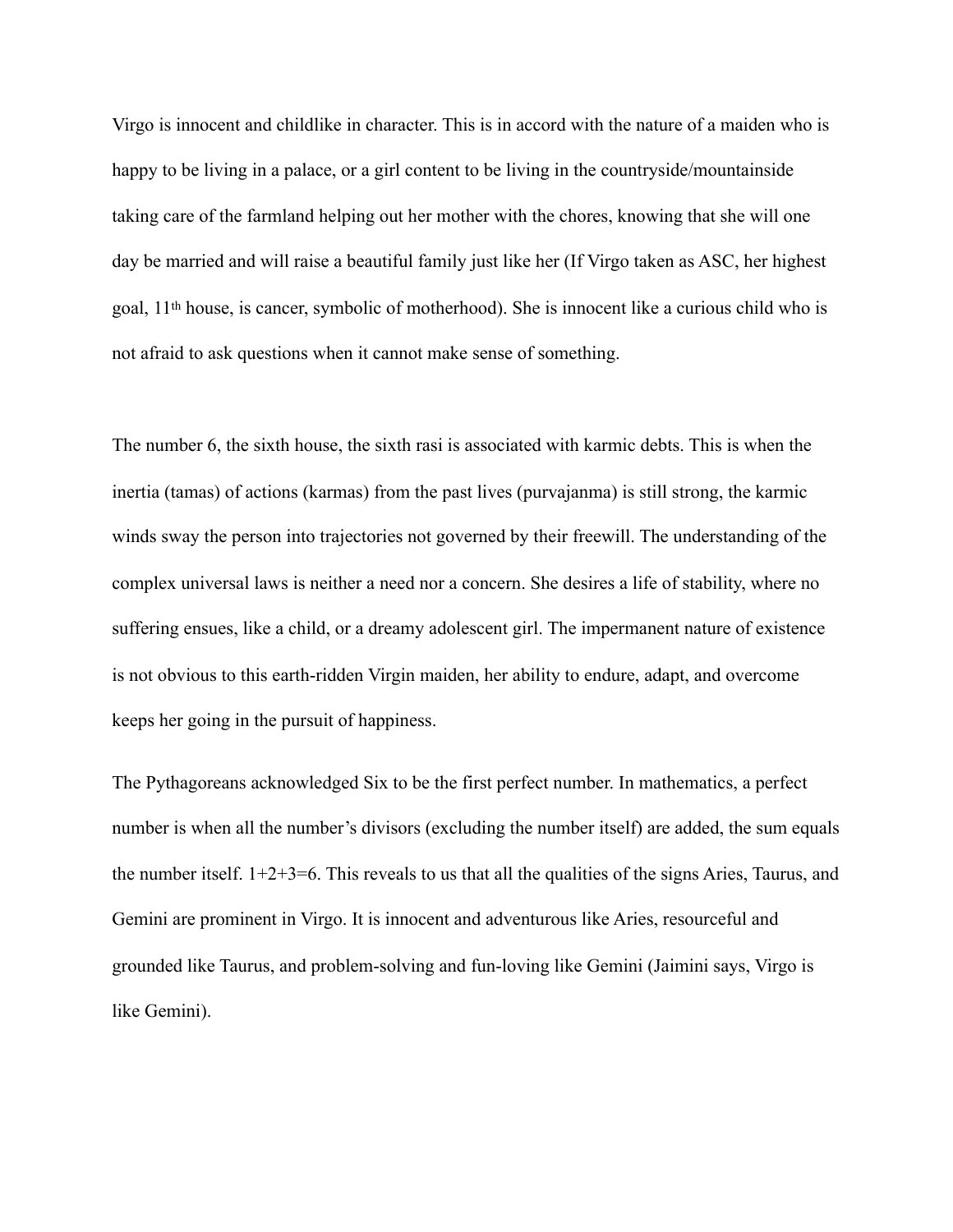She is practical, grounded, lover of crafts, earthy, knowledgeable in herbs and medicine, conscious of her health. She quickly reaches a resolution, hence, can be stormy. She is what she is and knows where she is from. Rooted in her culture, simple in her ways, mountain-loving, grassy lands appease her. She speaks what she feels; direct in her approach, it can make her conflict-ridden, but also, pure at heart, virginal in thought and action, away from the politics of the ego, she sees goodness in all situations, thus focusing on solutions rather than problems. She does what she can to protect her land. She thrives in obstacles, which makes her foresighted and analytical, always striving to make things better than before. She helps the troubled and revels in healing them. Scientific in approach, she infers from the information that her intellect acquires and puts it to use for the benefit of those around. Such is the nature of the two-footed dual humanistic mercury-ruled sign of Virgo.

It is time to harvest the grains sown by the Virgin in her mountainous grassy lands and bring them to the marketplace, where they'd be put on a scale and be judged, and be given its fair value in exchange. This is the Rasi of the Scales, Libra, or Thula as known in Sanskrit. This Venus ruled rasi works the first law of thermodynamic which states that energy can neither be created not be destroyed but only changes form. It works this law by the process of exchange of energy in as gross a manner as trade and commerce or as subtle as sexual intercourse changing form, a karmic barter system of sorts.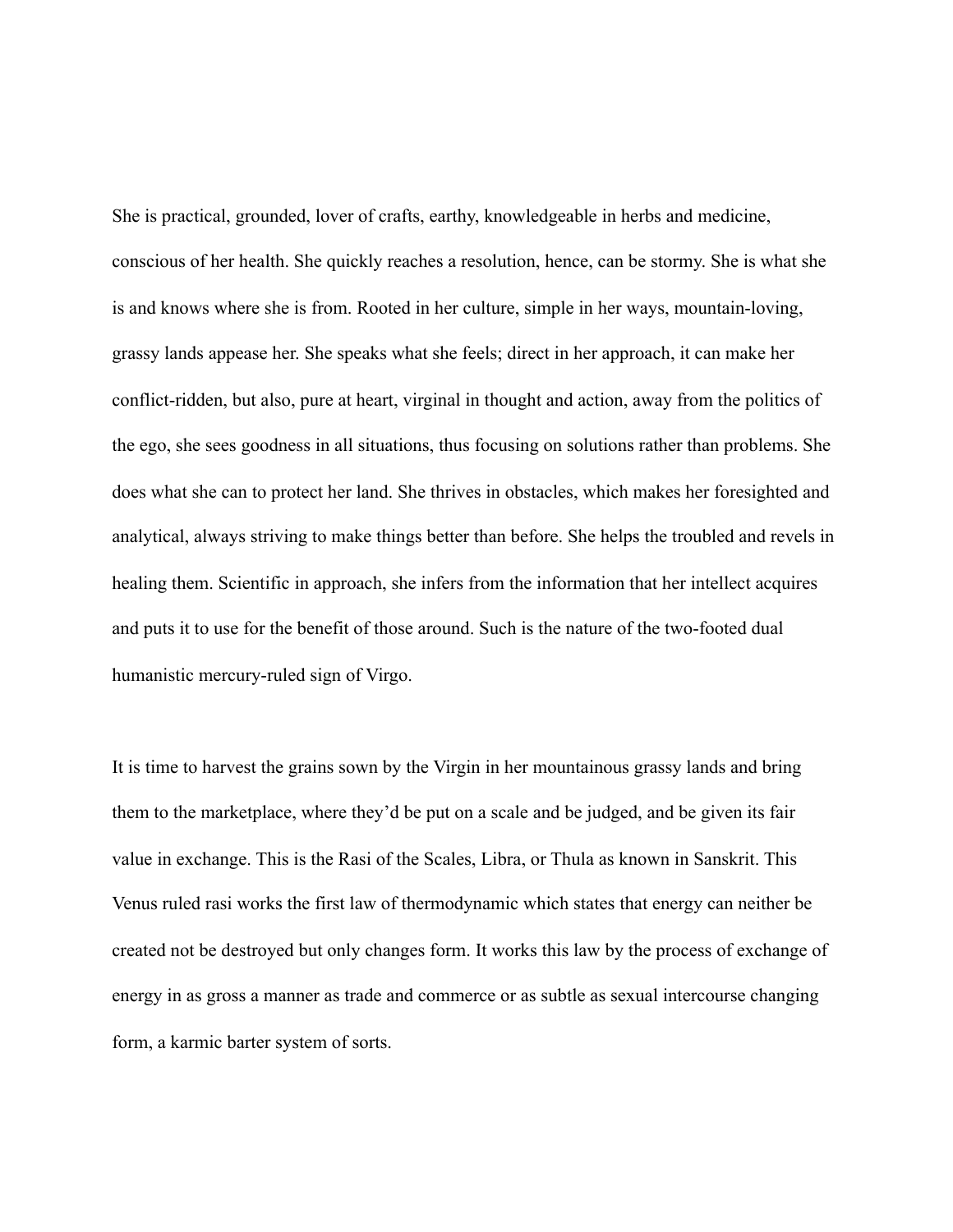In Libra, decisions are made regarding keeping or discarding things, people, places, deals, etc, with the help of the measuring scale of conscious discernment, and that which serves the need of the hour is kept and the rest is discarded.

In this Rasi, the virgin is married, the innocence is lost, becomes a Woman, and learns about the ways of trade of energy. The feminine aspect of consciousness evolves. She embraces her sexuality wholly by having a union with another, the vitality (Ojas) of the sexual fluids is lost along with the virginity (the sign of fall of Sun), the "I" of the Sun becomes the "we" of the Saturn.

It is also the sign of focus and self-control as Shukracharya was also a great yogi, this is the highest aspect of Venus. This shows the persevering and enduring qualities of someone with a good Venus which leads them to self-mastery.

The ultimate divine union (Yoga) via Raja Yoga, Bhakti Yoga, Karma Yoga, or Jnana Yoga falls under the domain of Venus which gets exalted in Pisces (the sign of devotion). It is the 7<sup>th</sup>-ness of this Rasi which is symbolic of Union (Yoga) with something more or other than oneself. This Rasi depicts how through self-control one can reach extreme potentials within oneself. Through sacrifice of pleasure and through preservation of semen one can attain moksha (Pisces also being the sign of self-realization). (Check NoFap, the modern new-age equivalent of Urdhvareta Yoga).

The sense of entitlement of the "I" of the Ego is lost, the rules are fair and square for all, be it a king or a pauper (Sun debilitates in Libra), the Scales simply need to be kept balanced. All that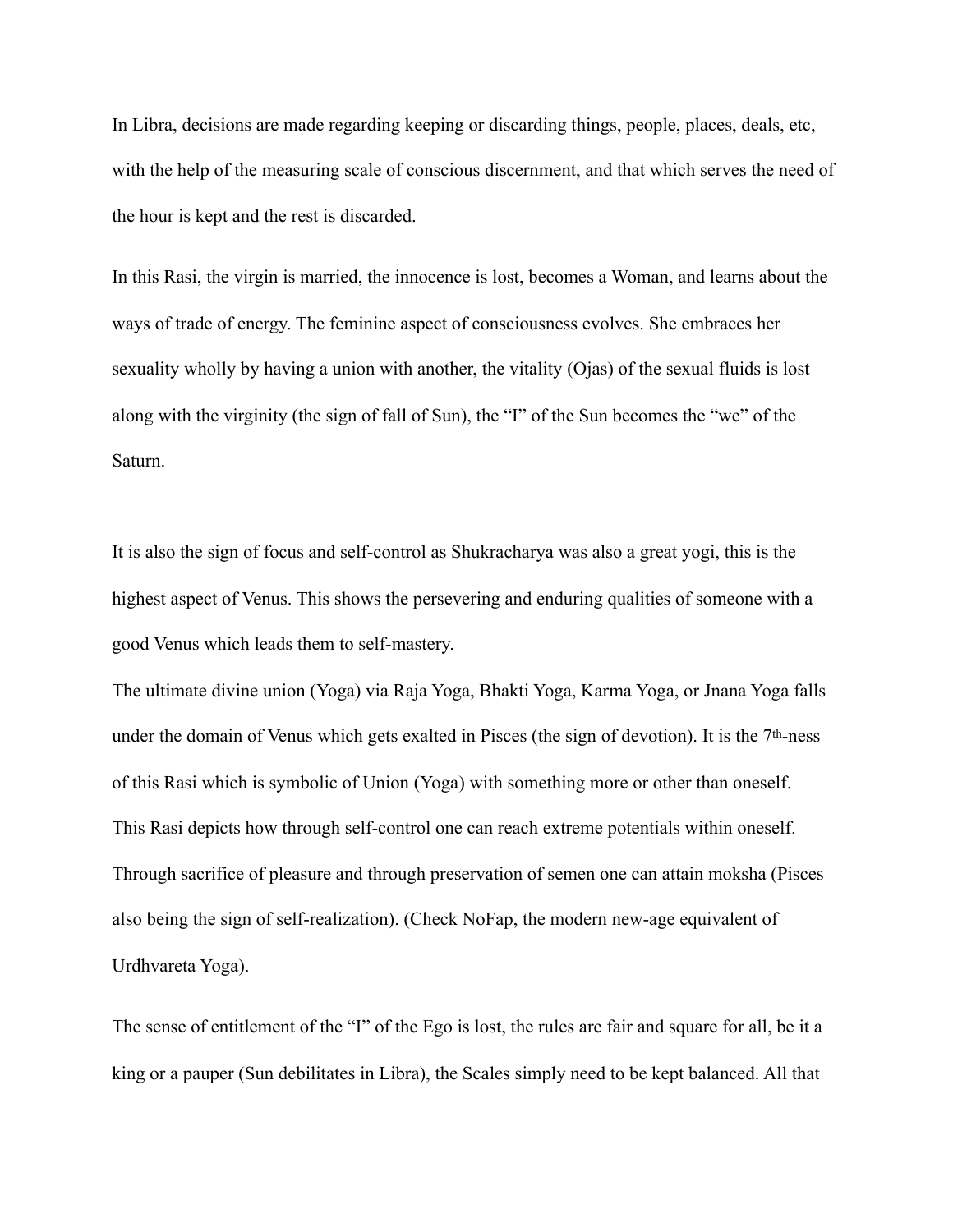has been sown shall now be reaped. It is time for Saturn to be Exalted (Saturn's root trine, moolatrikona is Libra) and provide justice. He just wants the game of life to be fair. You get what you deserve and it is what it is, such is the slogan of Libra.

This Venusian Rasi is about music, dance, art, fun, and also where much work needs to be done. Crimes of passion, rules of fashion, where the opportunities lie for those whose thoughts fly, and wherever the market goes and the money shows, where connections happen, contacts are made, rules of engagement are fair and straight even for the crooked politicians who sway the masses and control their fate, where death and destruction ensues post-betrayal (Parshurama's story), where mergers and collaborations lead the trial. Such is the land of Libra, high rise buildings, cities and streets, where trade happens and where people meet.

The number seven, the seventh house, the seventh Rasi, possess the energy of libra and Venus. The Pythagoreans called the number 7 "the septad", they treated seven as the most sacred number because they saw how most things in creation are seven in number such as the visible spectrum of light, the days of the week, musical notes, the number of possible movements in a three dimensional space, they associated seven with the number of goddess as creator (Mars/ Earth enigma: A sacred message to mankind, pg 193). Libra, therefore, on a mundane level is trade but on an esoteric level, it is the trade of energy. It depicts the duality of existence which is the cause for existence itself. It is because of "thou" that there is an "I".